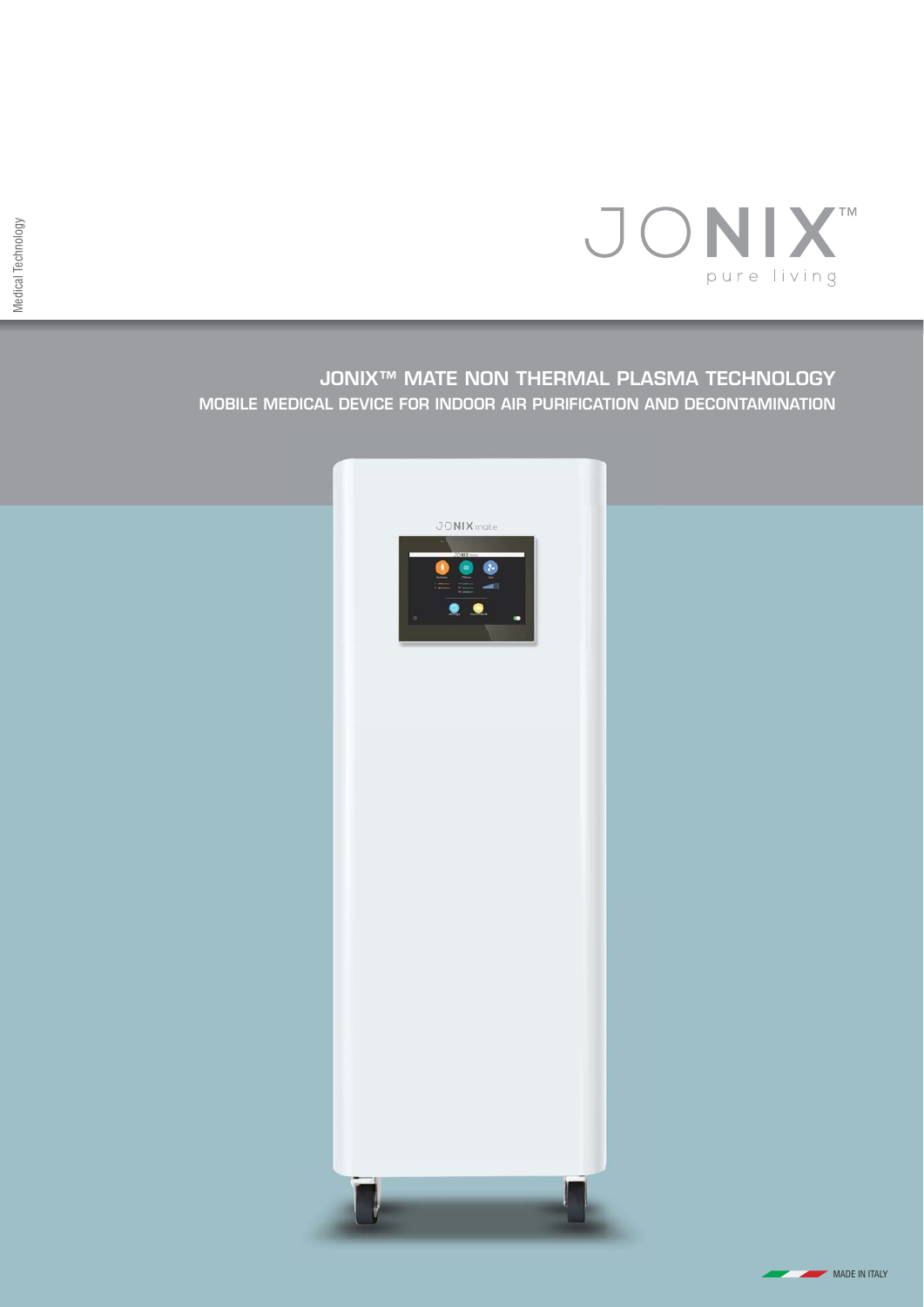#### **TECHNOLOGY**

**JONIX**<sup>™</sup> uses the advanced oxidation process to decontaminate air induced by a NON-THERMIC PLASMA **JONIX**™ **MATE** air sanitization devices with NTP (Non-Thermal Plasma) are used to sanitize and decontaminate both air and surfaces.

#### **NTP TECHNOLOGY (NON THERMAL-PLASMA)**

With the word plasma we mean a blend of ionized gases composed by a large quantity of energized particles, such as ions and electrons, free radicals, ROS, molecules as well as neutral

atoms. The ionization of an atom occurs when an electron acquires enough energy to overcome the attractive forces of the atom nucleus. When this result is obtained with processes generating a plasma in which the temperature of the ions and neutral atoms is significantly lower than the temperature of electrons, we are talking about cold plasma and Non-Thermal Plasma (NTP).

The cold plasma is emitting light with wavelengths in both the visible part and the spectrum ultraviolet part. Beside the emission of UV radiations, an important feature of the lowtemperature plasma is the presence of strongly reactive high-energy electrons, that generate a number of chemical and physical processes such as oxidation, over-energizing of atoms and molecules, the production of free radicals and other reactive particles. A plasma can be artificially generated supplying a gas with a sufficiently high energy, that means giving a gas energy so as to reorganize the electronic structure of the species (atoms, molecules) and produce over-energized species and ions. One of the most common ways of artificially creating and maintaining a plasma is through a gas electric discharge. **NTP JONIX**™ technology makes use of the so called non-thermic discharges with a dielectric barrier method. The potentialities of ionization and the density of charged species generated from the plasma with electrical barrier discharge (DBD) are higher compared to the ones present in the non-thermic plasma generated by other systems.

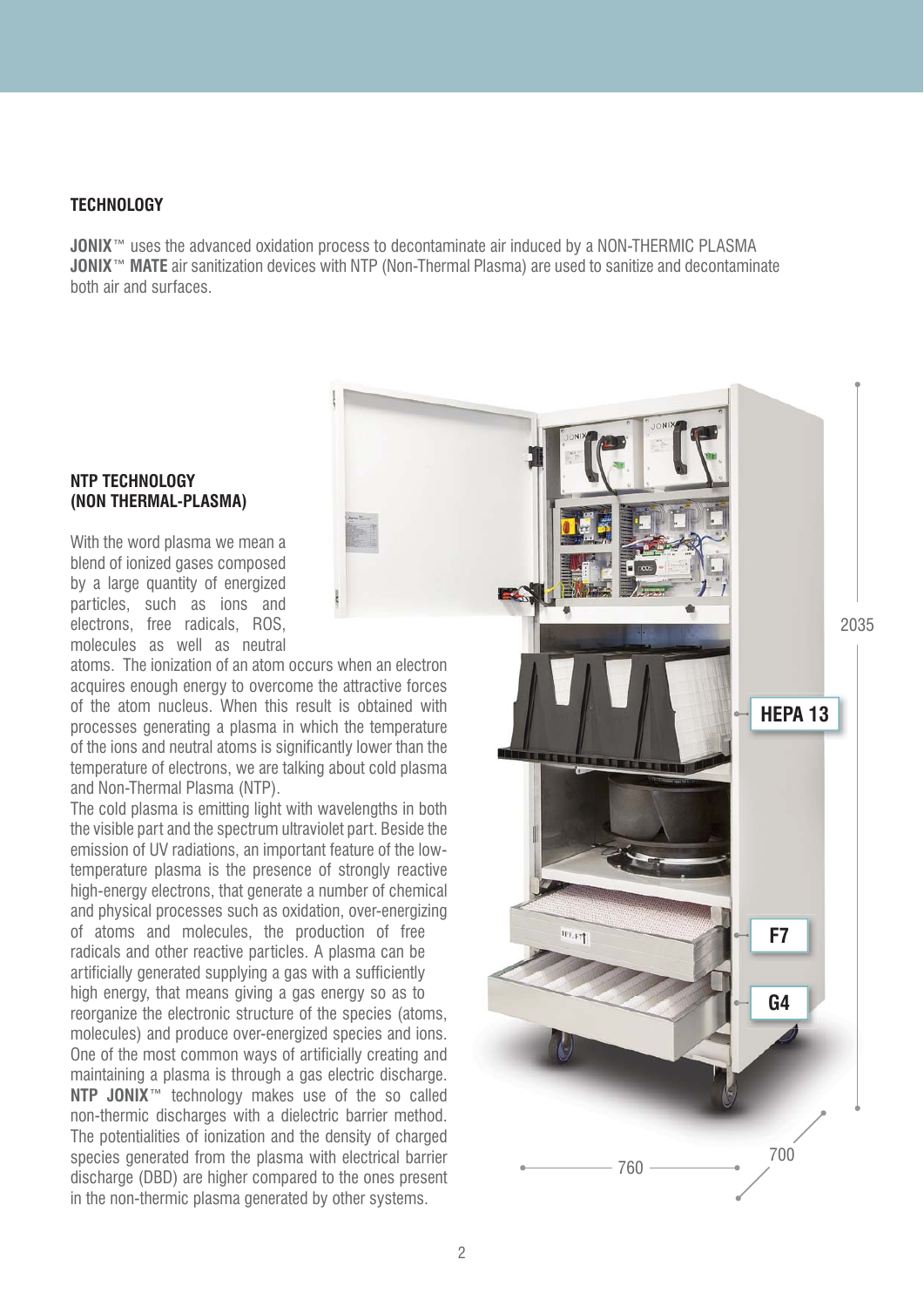# JONIX<sup>®</sup>





#### **JONIX™ MATE**

**JONIX**™ **MATE** Mate is a unit of mobile filtration and sanitization, with a cold plasma technology and it represents the ideal solution for purifying and decontaminating air in environments at risk such as hospitals, clean rooms, medical consulting rooms, labs and any other environments in which it is necessary to constantly eliminate air biological contaminations. It is immediately operational after installation, requiring no further operations. The advanced control system adjusts ventilation and the generation of cold plasma necessary to sanitize and purify air. It is designed for quick and convenient maintenance as all its components can be accessed from the rear.The sanitizing cabinet can be equipped with a system of sliding grids that enables to connect an external air intake for the installation in environments requiring overpressure. Compact, agile and quiet, the **JONIX**™ **MATE** quickly and effectively meets the requirements of reducing bacterial and particulate load.

#### **ECOLOGICAL AND COMPATIBLE IN CASE OF PEOPLE'S PRESENCE**

#### **JONIX**™ **MATE**

No chemical products and zero environmental impact. It makes it possible to reduce volumes of air treated by central plants reducing energy costs of conditioning.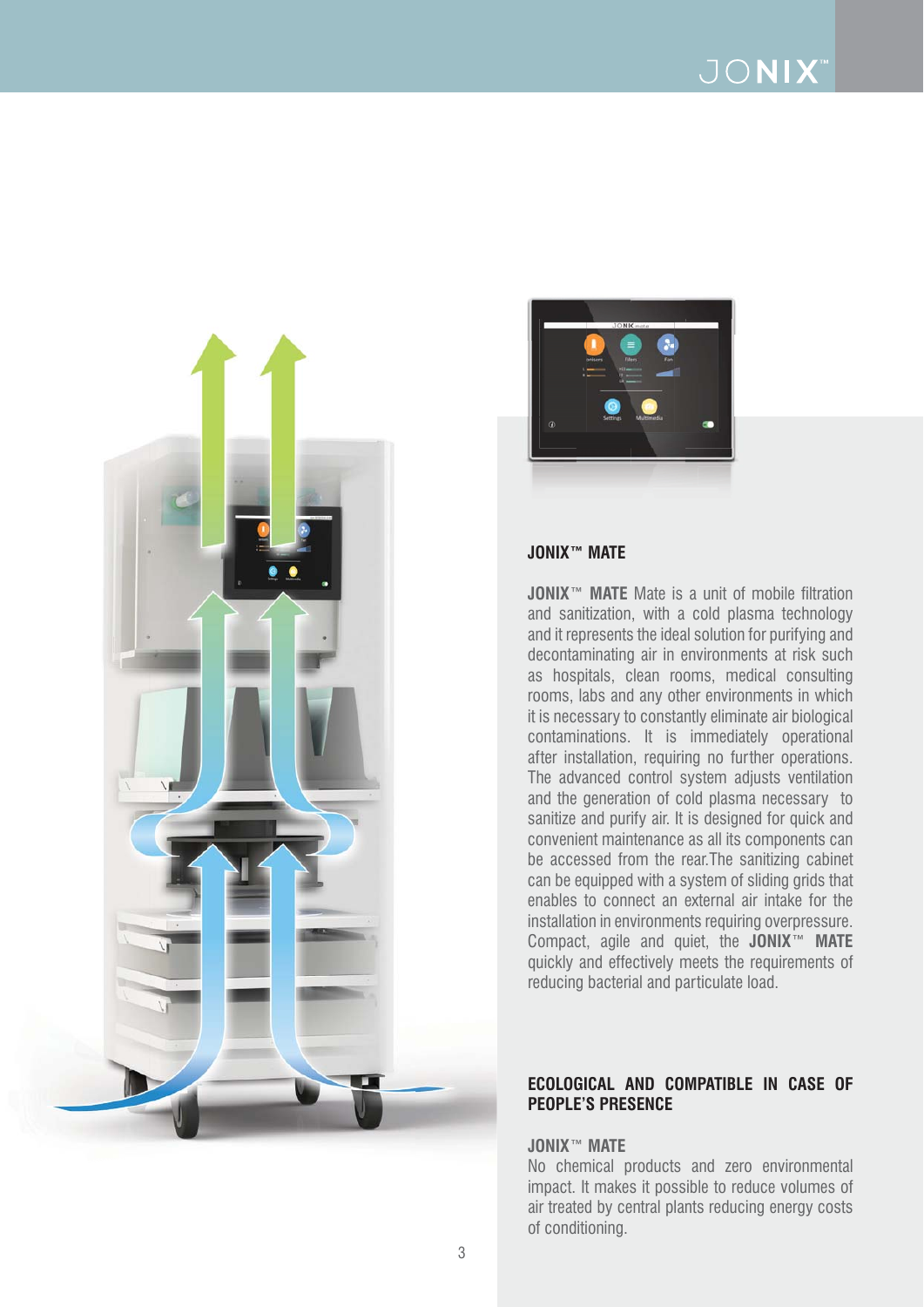### **EFFICIENCY**

The bio acid and neutralization activity of polluting substances occurs in a maximum of 60 minutes since switching on. The continuous functioning of the device blocks the spreading of bio hazardous agents generated on a continuous basis during production. The oxidation of microorganisms occurs for the oxidation process of the membrane cell.Reactive particles carrying electric charges, among which the most important ones are the oxygen reactive species (for example atomic oxygen and ozone), which concentrate on the membrane surface causing its destruction.

The device is efficient on: gram  $+$  and  $-$ , bacteria, yeast and mould, virus, bacterial endotoxines, VOC (volatile organic compound), odours.

**JONIX**™ **MATE** removes chemical and organic odors , reactive particles break chemical bonds of odorous substances which then decompose.



#### **APPLICATION SECTORS AND OPERATING CYCLES**

This device can be used in food processing, packaging and preservation environments. The device functioning can be operated on a continuous basis or in cycles based on specific needs. Contaminated environment decontamination cycle vol. 800 mc 120 minutes. Contaminated environment decontamination cycle vol. 150 mc 60 minutes. Contaminated environment decontamination cycle vol. 50 mc 30 minutes. Sanitization continuous cycle set the air flow 20 times higher to the environment volume.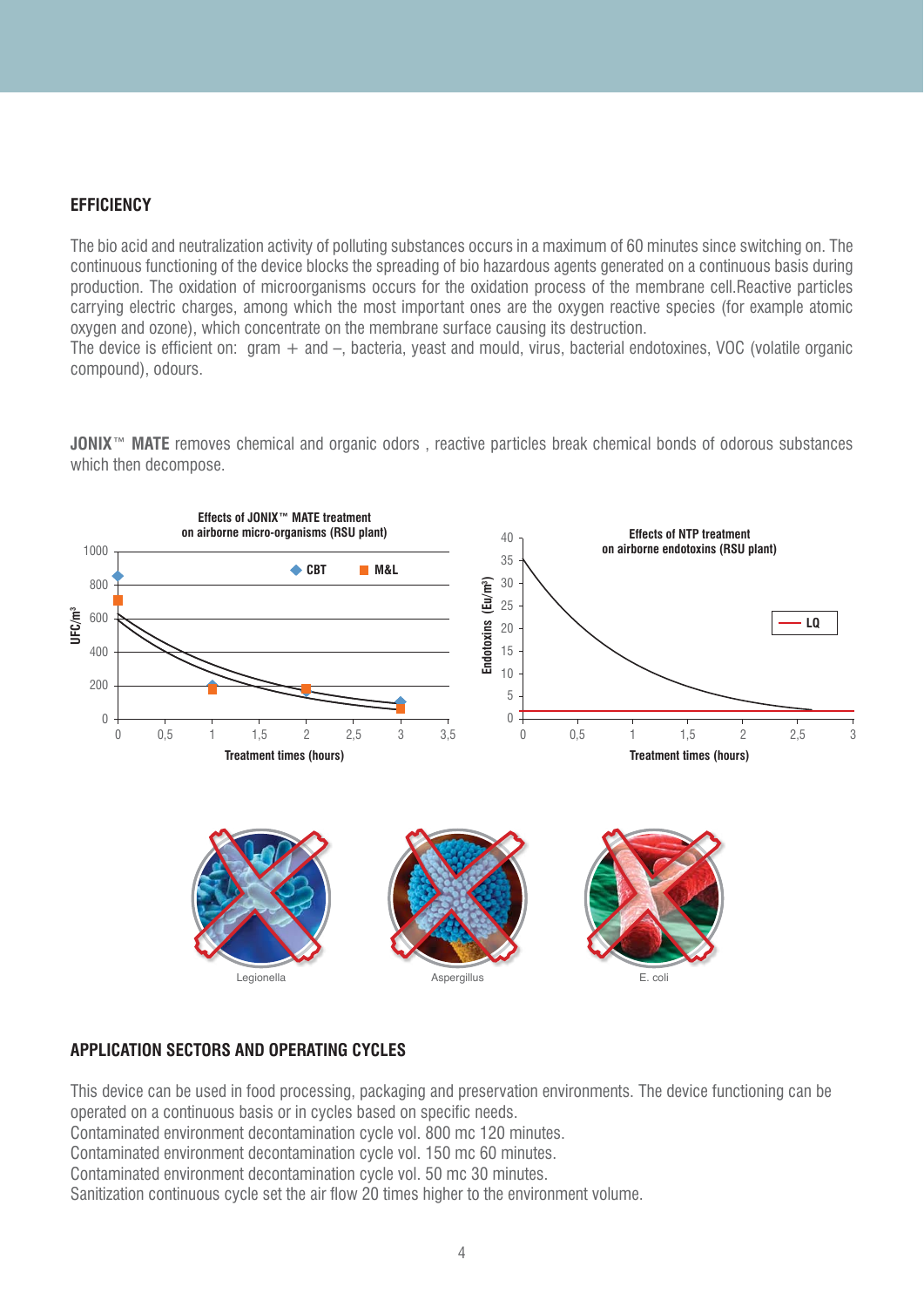## **ECOLOGICAL PLANNING**

#### **Ecological=no chemical products**

**JONIX**™ **MATE** uses no chemical products and produces no residual substances.

#### **It can be used during healthcare activities.**

Its continuous activity, besides purifying the air, generates a correct air ionization that ensures an environmental comfort for the reduction of stress from work, it encourages proper breathing. In order to protect and promote health in working environments.

#### **LOGICAL = INTUITIVE**

**JONIX<sup>™</sup> MATE** is simple and intuitive, from the touch screen it is possible to set and control functions, check on the use of perishable components. With the aim of an integrated management of plants control system and functions can be remotely managed.







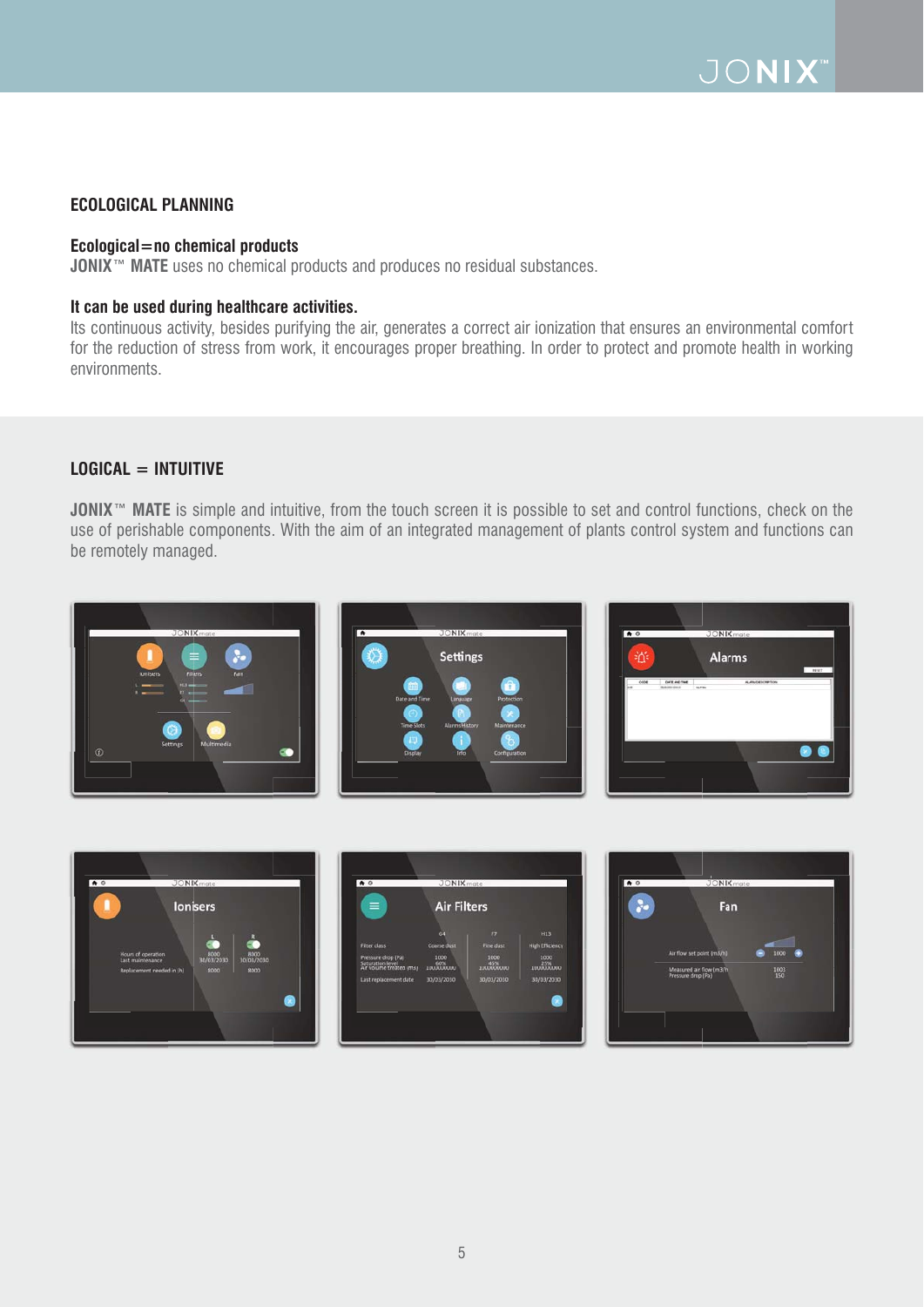# **TECHNICAL FEATURES JONIX™ MATE**

| lonising modules         | 2 individually supervised                                                      |
|--------------------------|--------------------------------------------------------------------------------|
| Ionisers replacement     | Every 9000 hours                                                               |
| Ionisers maintenance     | Every 700 hours                                                                |
| Pre filter               | G4 - Coarse dust filter EN 779: 2012                                           |
| Secondary filter         | F7 - Fine dust filter EN 779: 2012                                             |
| Main filter              | H13 - HFPA filter FN 1822:2009                                                 |
| Fan                      | Low-pressure EC brushless centrifugal plug fan with backward-<br>curved blades |
| Min Air flow $(m^3/h)$   | 500                                                                            |
| Max Air flow $(m^3/h)$   | 3000                                                                           |
| Air circulation          | Upflow                                                                         |
| DP sensors               | 3: one for each filter                                                         |
| Fresh air connection     | Up to 7% of total air flow. Placed on the bottom of the machine                |
| Display                  | 7" or 13" touch screen                                                         |
| Dimensions (mm)          | 760 x 700 x 2035                                                               |
| Weight (kg)              | 175                                                                            |
| Power supply             | 230 V / $\sim$ 1 / 50 Hz                                                       |
| Max power absorption (W) | 800                                                                            |
| Full load ampere (A)     | 3,5                                                                            |
| Noise (dBA)              | 48,1 (1000 m <sup>3</sup> /h)<br>61,3 (3000 m <sup>3</sup> /h)                 |

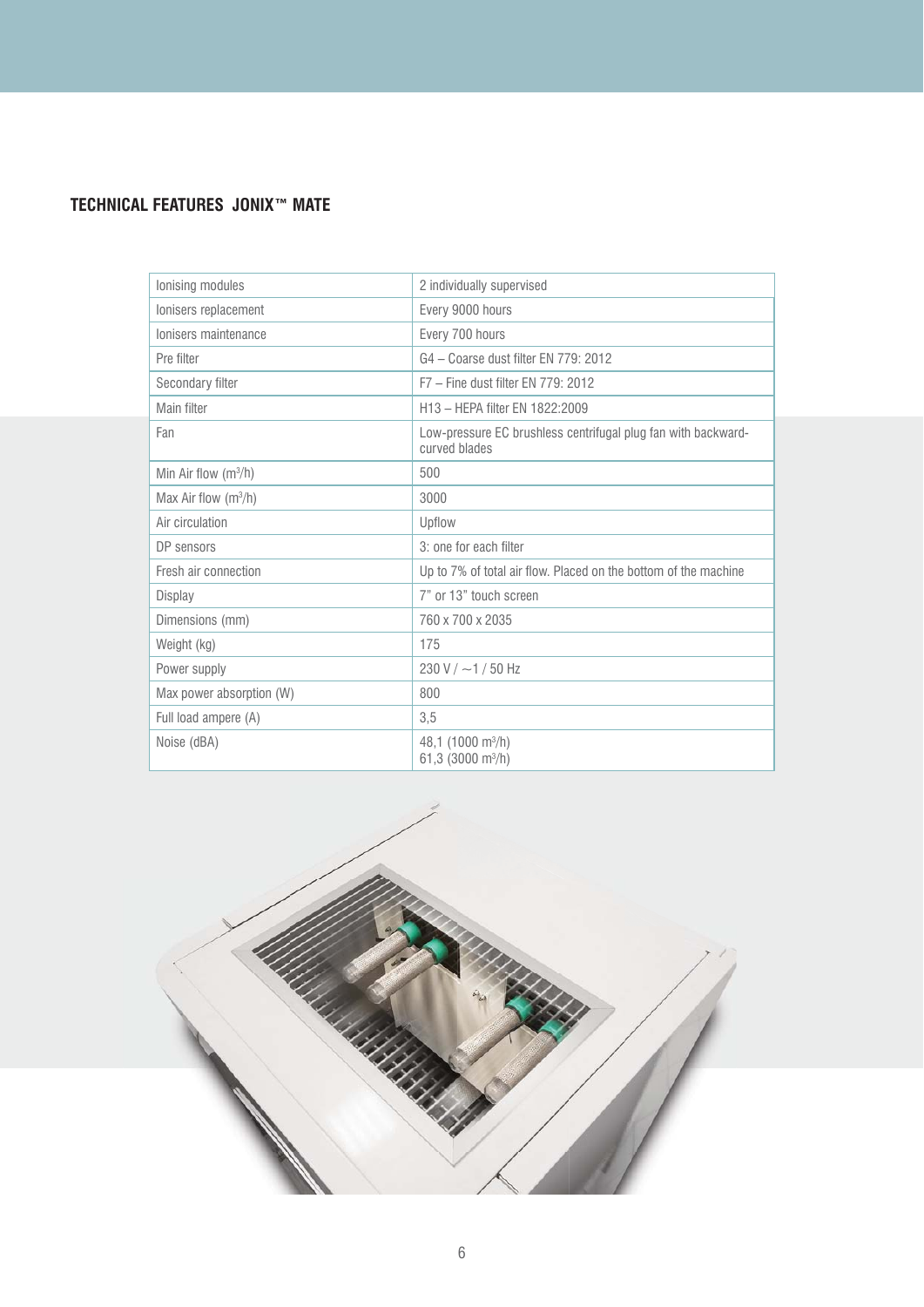

### **CERTIFICATIONS**

The Jonix Mate is a class I medical device European Directives 93/42/EEC, 2006/42/EEC, 2006/95/EEC, 2007/108/EEC CND Z12159099 Registration number 1329272